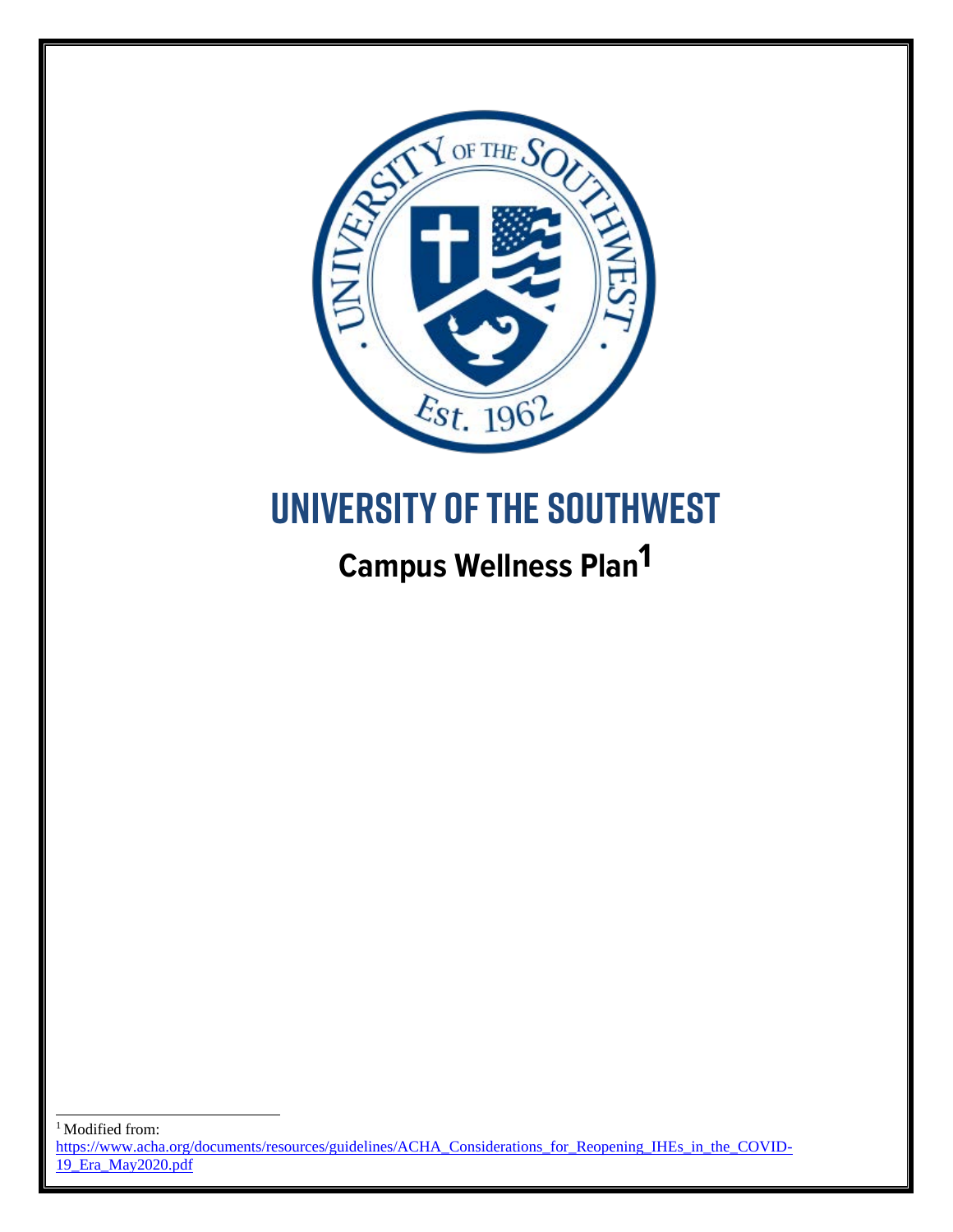#### **Personnel Guidelines (All Departments)**

USW personnel across departments will follow the guidelines below:

- Avoid office gatherings, break rooms, and unnecessary visitors in the workplace.
- Conduct meetings virtually (via Zoom) whenever possible.
- Monitor for presence of COVID-19 symptoms (see [https://www.cdc.gov/coronavirus/2019-](https://www.cdc.gov/coronavirus/2019-ncov/symptoms-testing/symptoms.html) [ncov/symptoms](https://www.cdc.gov/coronavirus/2019-ncov/symptoms-testing/symptoms.html)
	- [testing/symptoms.html\)](https://www.cdc.gov/coronavirus/2019-ncov/symptoms-testing/symptoms.html). Staff will self-certify that they are healthy before beginning a workday by acknowledging they: Have no signs of a fever or a measured temperature above 100.3 degrees or greater, a cough or trouble breathing within the past 24 hours.
		- o Have not had "close contact" with an individual diagnosed with COVID-19. "Close contact" means living in the same household as a person who has tested positive for COVID-19, caring for a person who has tested positive for COVID-19, being within 6 feet of a person who has tested positive for COVID-19 for about 15 minutes, or coming in direct contact with secretions (e.g., sharing utensils, being coughed on) from a person who has tested positive for COVID-19, while that person was symptomatic.
		- o Have not been asked to self-isolate or quarantine by their doctor or a local public health official.
- Stay home (or leave the workplace) and notify the supervisor if symptoms develop.
- Wear masks or face coverings in all public spaces and spaces used by multiple people.
- Routinely clean/disinfect workstation.
- Know where to find local information on COVID-19 and local trends of COVID-19 cases.

#### **Supervisor Guidelines (All Departments)**

Supervisors will follow the guidelines below for protecting the health of their employees and reducing transmission:

- Conduct meetings electronically, even when working on campus. If meetings cannot be conducted virtually, keep participation to fewer than 5 participants and enforce appropriate physical distancing and wearing of masks or face coverings.
- Encourage those with increased risk of severeillness or over the age of 65 to continue working remotely and avoid gatherings of greater than 5 or other situations of potential exposures, including travel.
- Consider phased return of employees to no more than 30% of the workforce at a time, staggering every 2–4 weeks for full return. Depending on the size and needs of the workforce, the percentage may vary
- Stagger shifts to reduce the number of people in the workplace at the same time.
- Gauge employee willingness to volunteer to be the first to return and prioritize those with the greatest ability/desire to return, while paying attention to individual risk factors.
- Allow those who can work effectively from home to be the last to return and/or delay their return to the campus.
- Encourage single occupancy in work rooms.
- Encourage use of disinfectant products and cleaning supplies so employees can frequently clean their own workspaces.
- Post and promote prevention strategies:
	- o Wash hands frequently.
	- o Maintain physical distance: stay 6 feet apart at all times.
	- o Know the signs and symptoms of COVID-19 and what to do if symptomatic:
	- o Stay home when you are sick (or leave work immediately) and notify your supervisor.
	- o Call your health care provider's office in advance of a visit.
	- o Limit movement in the community and wear a face covering inpublic.

#### **Physical Plant Guidelines**

The recommendations below will be followed for the use of on-campus facilities:

- Maintain at least 6 feet between workstations/workers.
- Place appropriate signage at entrances indicating how to proceed.
- Identify and follow allowable occupancy guidelines in order to control workflow and/or establish maximum attendance.
- Make face coverings available throughout campus (spirit store).
- Post maximum occupancy in common break areas and configure to accommodate appropriate physical distancing.
- Provide sanitizing supplies for individuals to clean their areas before and afteruse.
- Remove high-touch items such as magazines, common pens, etc.
- Provide hand sanitizer at all entrances and high- traffic areas.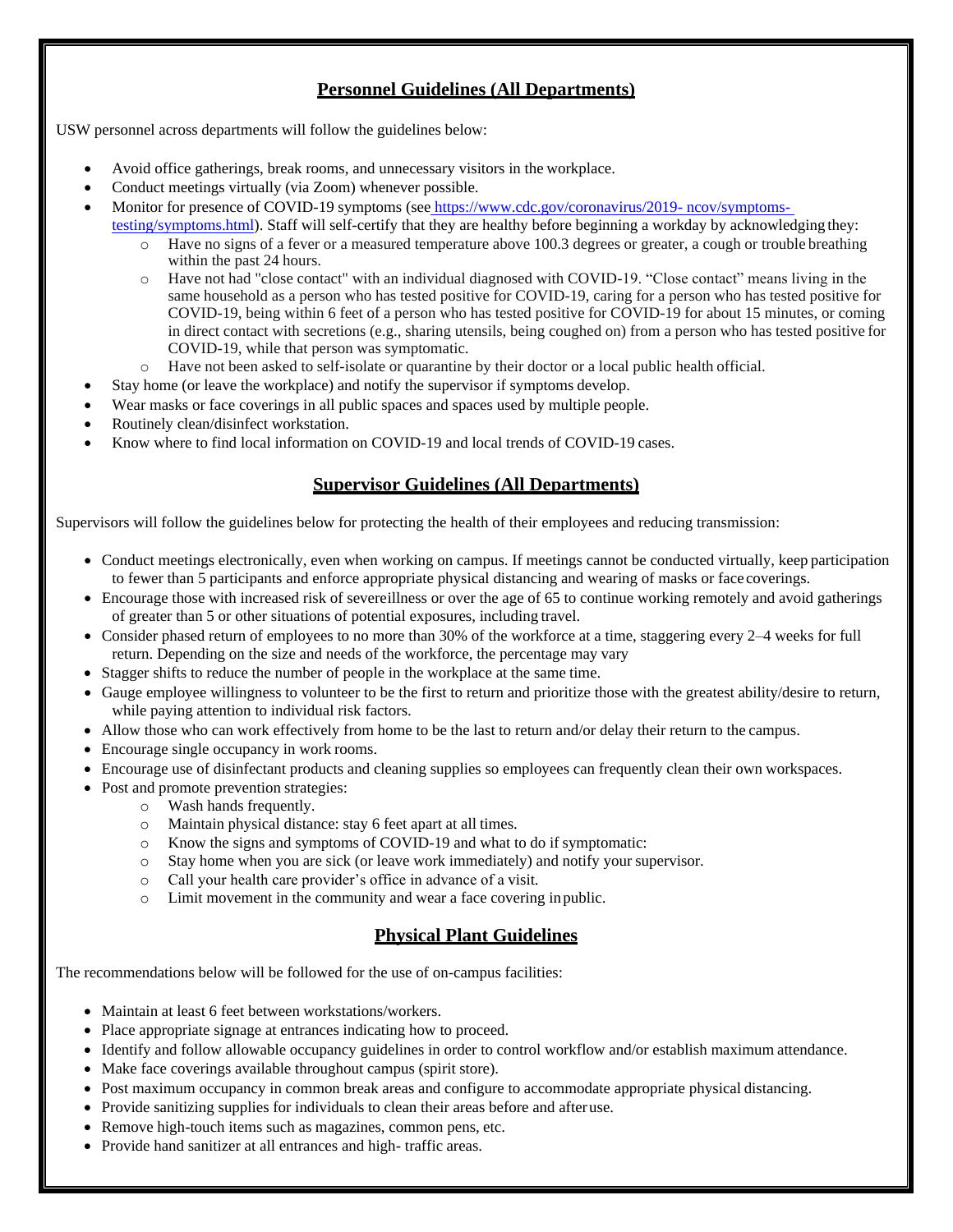- Identify frequently touched areas (doors, cabinets, etc.) and provide routine cleaning of such areas.
- Implement and use no-touch appliances/dispensers when possible (restrooms, water stations, etc.)
- Monitor and secure inventories of PPE, hand sanitizer, wipes, cleaning products, and hand soap.

#### **Academic Affairs Guidelines**

Planning for on-campus courses includes these strategies guided by public health considerations to resume in-person instruction which include:

- Implementation of a HyFlex/hybrid+ mode of instruction across programs and colleges..
- Limitation of the number of attendees for in-person courses/sections. In most cases, all in-person courses/sections will be limited to fewer than 15 participants and also utilize other physicaldistancing measures.
- Implementation of close monitoring and tracking of in-person attendance and seating arrangements to facilitate contact tracing in the event of an exposure
- Development of a physical distancing plan for each course that includes:
	- o Number of students and faculty present in each session.
	- o Length of session.
	- o Nature of activities.
	- o Mechanisms to conduct student and faculty symptom checks.
	- o Public health practices: face coverings, 6 feet of physical distancing, cough/sneeze etiquette, hand hygiene.
	- o Provisions for hand sanitizer and enhanced cleaning.
	- o Instructions to participants on the course- specific physical distancing protocol.
	- o Availability of remote options.
- Development of attendance and excuse policies that acknowledge and support students who become ill without creating barriers and without requiring unnecessary visits to health facilities for documentation of illness.
- Encourage faculty-student communication regarding health status and any changes in their ability to complete coursework and academic responsibilities.
- Identification of resources for students with learning disabilities or difficulties with remote learning platforms.

#### **Housing Guidelines**

Modifications to decrease the risk for exposure within traditional residence halls, campus apartments/suites, campus fraternity/sorority houses, and other on-campus housing arrangements, include:

- Single resident per room.
- Requirement of personal face coverings in common areas.
- Frequent reminders of proper hand hygiene (verbally, posters, videos) with hand sanitizer widely available in common areas and rooms.
- Enhanced cleaning and sanitation protocols in all common areas.
- Expanded use of signage specific to public health and safety information.
- Training on public health measures and signs/symptoms of COVID-19 for all live-in professionals, graduate hall directors, residence advisors (RA), and others in similar roles.
- Increased wellness checks and expanded RA coverage.
- Restrictions on guest access.
- Express orientation and check-in/out process.

#### *Isolation and Quarantine*

USW will proactively identify appropriate residential spaces and reserve those spaces in the event of needed isolation or quarantine of a student(s). If on-campus housing is nonexistent, unavailable, or unfeasible, the college/university will identify off- campus options for the isolation and quarantine of residential students.

- A protocol will be made available to all individuals involved in the management of isolation spaces and its procedures.
- The isolation and quarantine rooms will be physically separated from other residential student rooms.
- The rooms will have private bathroom facilities and be stocked with a thermometer, sanitizing wipes, tissues, soap, hand sanitizer, and toiletries.
- Student health services staff will remotely monitor students on a daily basis (temperature checks and symptom screening) and transfer to an on- or off-campus site for a clinical evaluation if symptoms advance or the patientrequests.
- For students on the campus meal plan, dining services will arrange food delivery in collaboration with housing/residence life staff.